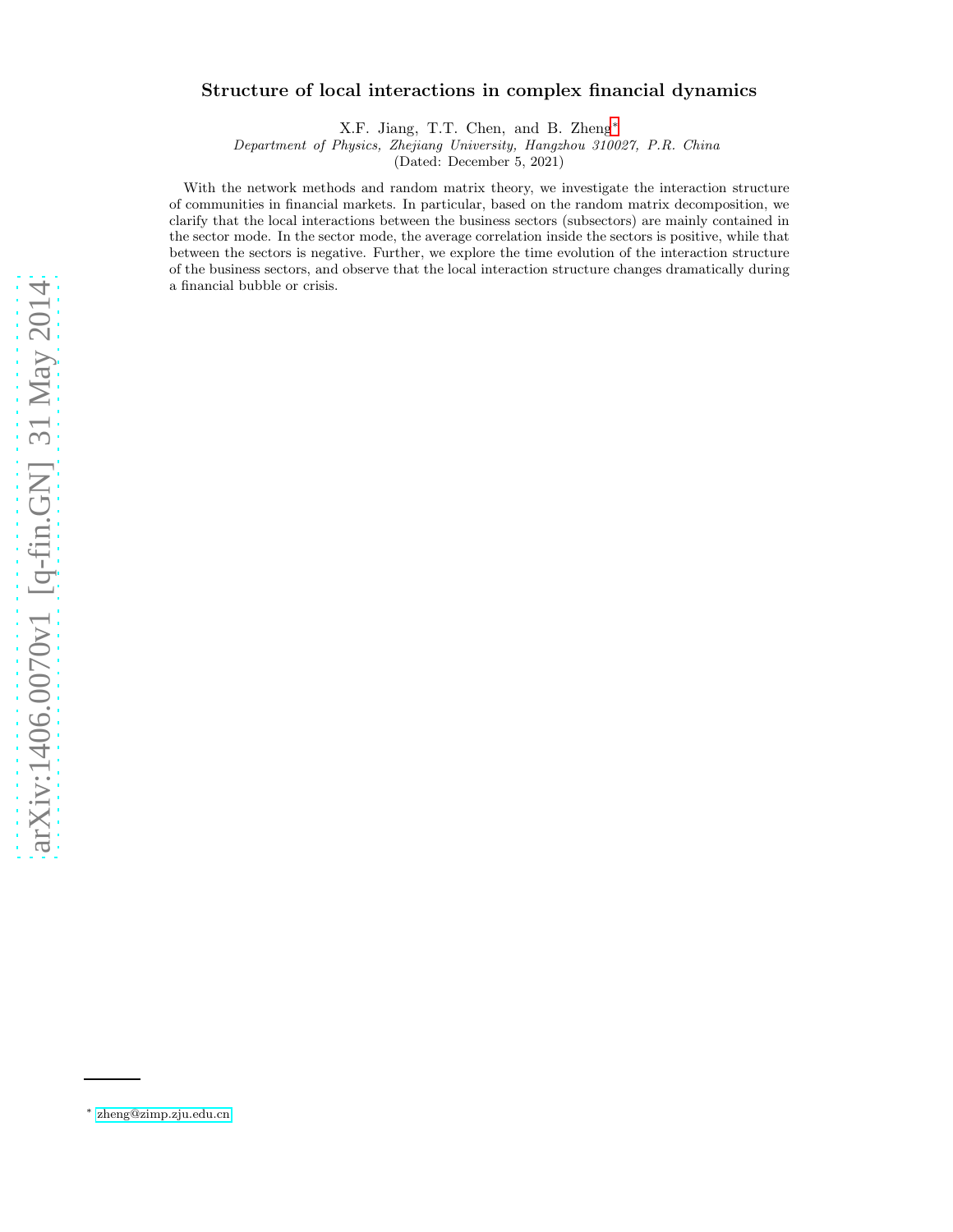# INTRODUCTION

Financial markets are dynamic systems with complex interactions, which share common features in various aspects with those in traditional physics. In recent years, large amounts of historical data have piled up in stock markets. This allows a quantitative analysis of the financial dynamics with the concepts and methods in statistical mechanics, and many empirical results have been documented [\[1](#page-11-0)[–24](#page-12-0)]. Very recently, these results are also supported and augmented with the online big data. For examples, the price change may be predicted with the mood on Twitter [\[25](#page-12-1)], and the trading behavior may be quantified with the Google search volume and Wikipedia topic view times [\[26](#page-12-2), [27\]](#page-12-3). Statistical properties of the price fluctuations and cross-correlations between individual stocks attract much attention, not only scientifically for unveiling the complex structure and internal interactions of the financial system, but also practically for the asset allocation and portfolio risk estimation [\[5](#page-11-1), [28](#page-12-4)].

In this paper, we are mainly concerned with the cross-correlations between individual stocks in financial markets. Previous researches have revealed that the cross-correlation between stocks fluctuates over time [\[29](#page-12-5)[–31\]](#page-12-6). In particular, it could be enhanced during the recession of business cycles. Similarly, the international correlation is stronger in a volatile period. Based on the time-lag cross-correlations, one obtains that changes in singular eigenvectors and eigenvalues are the largest during a financial crisis [\[13\]](#page-11-2). Further, individual stocks may form communities due to the cross-correlations between stocks. A community is also called a business sector, since its stocks usually share common economic properties. For example, the business sectors have been investigated with the random matrix theory (RMT), in the mature markets such as the American stock market and Korean stock market [\[32](#page-12-7)[–37\]](#page-12-8), and also in the emerging markets such as the Chinese stock market and Indian stock market [\[10](#page-11-3), [16,](#page-12-9) [38\]](#page-12-10). In the emerging stock markets, both standard and unusual business sectors are detected. The RMT theory may identify the business sectors in a financial market, but it could not draw the interactions between the business sectors. Especially, the global price movement in a stock market is usually much stronger than the local one. To uncover the local interactions between the business sectors, therefore, it is necessary to develop a proper method to subtract the global price movement. On the other hand, the structure of financial networks has been gaining increasing interests [\[39](#page-12-11)[–41\]](#page-12-12). For example, the correlation structure of individual stocks has been investigated with the minimal spanning tree (MST) and planar maximally filtered graph (PMFG) [\[17,](#page-12-13) [42](#page-12-14)[–46\]](#page-12-15).

The main motivation of this paper is to investigate the interaction structure between the business sectors in complex financial systems. Especially, we extract the local interactions between the business sectors with the random matrix decomposition. The methodology is to combine the RMT theory with various methods in complex networks, such as the MST tree and PMFG graph, and the theoretical information method (Infomap). In a complex network, the community structure is the gathering of nodes into communities with a very high density of internal edges, including a relatively high density of edges between related communities. Exploring the community structure with the concepts and methods in statistical mechanics is a very important topic in the field of complex networks [\[47](#page-12-16)[–50\]](#page-12-17). Our study in this paper will provide a deeper understanding on the communities, i.e., the business sectors, the interactions between the business sectors, and how this business-sector structure emerges from the correlations between individual stocks. In particular, with the random matrix decomposition based on the RMT theory, we clarify that the local interactions between the business sectors are mainly contained in the sector mode. In the sector mode, the average correlation inside the sectors is positive, while that between the sectors is negative. Further, we study the time evolution of the interaction structure. We discover that the interaction structure of the sector mode varies dramatically with time, while that of the full cross-correlation matrix does not. Particularly, the interaction structure of the business sectors in the sector mode is simple during a financial bubble or crisis, and it is dominated by specific business sectors, which are associated with the corresponding economic situation.

# RESULTS

### Interaction structure of business sectors

Recently a number of activities have been devoted to the study of the statistical and topological properties of the financial networks [\[17,](#page-12-13) [42](#page-12-14)[–46\]](#page-12-15). In this paper we concentrate our attention on the interactions between the communities. Two financial networks, i.e., the MST tree and PMFG graph are first generated from the cross-correlation matrix of the financial market. Then the Infomap method is applied to capture the interaction structure of the communities from the MST tree and PMFG graph. In common terminology, a community in a financial market is also called a business sector, since its stocks usually share common economic properties. In the RMT theory, a business sector may split into the positive and negative subsectors, which are anti-correlated each other [\[16\]](#page-12-9). In the present paper, such a phenomenon is also observed in the community structure of the sector mode obtained from the MST tree and PMFG graph. In these cases, a subsector is usually considered to be a single community, but for convenience, we may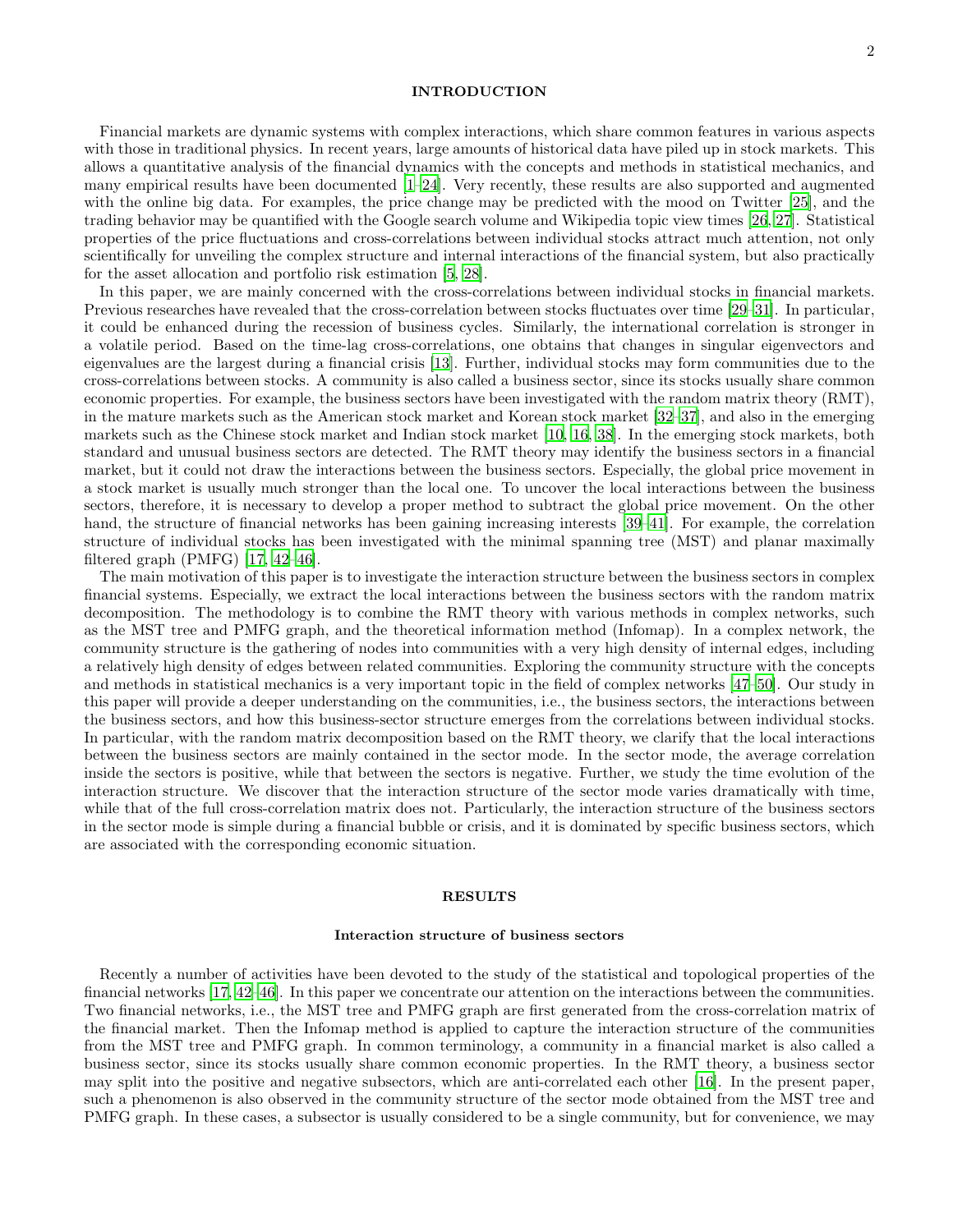still use the word "a business sector" to represent "a business sector (subsector)".

To investigate the cross-correlations between individual stocks and the community structure in a stock market, the data set should contain as many stocks as we can obtain. On the other hand, the total time length of the time series of stock prices should also be as long as possible. With these considerations, we obtain the daily data of 259 weighted stocks in the Shanghai Stock Exchange (SSE), from Jan., 1997 to Nov., 2007, with 2633 data points in total. For comparison, we select also 259 weighted stocks in the New York Stock Exchange (NYSE), and collect the daily data from Jan., 1990 to Dec., 2006, with 4286 data points in total. In the selection of these 259 stocks, we keep the diversity cross different business sectors. In addition, to further analyze the interaction structure of the communities during a financial crisis, we collect another data set, with the daily data of 249 weighted stocks from Oct., 2007 to Nov., 2008, for both the NYSE and SSE markets. Over ninety-five percent of these 249 stocks overlap with the above 259 stocks. All these data are obtained from Yahoo Finance [\(http://finance.yahoo.com\)](http://finance.yahoo.com). If the price of a stock in a particular day is absent, it is assumed that the price is the same as the preceding day [\[56](#page-13-0)]. It has been pointed out that the missing data do not lead to artifacts [\[38\]](#page-12-10).

In Fig. [1,](#page-2-0) the community structure of the PMFG graph for the NYSE market is shown. That of the MST tree looks similar but without cycles. Most of the communities of both the MST tree and PMFG graph can be identified as the business sectors detected with the RMT theory [\[10,](#page-11-3) [16\]](#page-12-9). In the NYSE market, the business sectors are usually standard. In the SSE market, however, there exist a few unusual business sectors, whose effects are even stronger than the standard ones [\[10,](#page-11-3) [16](#page-12-9)]. For example, a company will be specially treated if its financial situation is abnormal. In this case, the acronym "ST" will then be added to the stock name as a prefix. The abnormal financial situation includes: the audited profits are negative in two successive accounting years, and the audited net worth per share is less than the par value of the stock in the recent accounting year etc. The acronym "ST" will be removed when the financial situation becomes normal. The so-called ST sector consists of the "ST" stocks [\[10](#page-11-3)].



<span id="page-2-0"></span>FIG. 1. The interaction structure of the business sectors of the PMFG graph for the NYSE market, plotted with an online tool of MapEquation [\(http://www.mapequation.org\)](http://www.mapequation.org). The size of a node represents the number of stocks inside a community, and the width of an edge indicates the strength of the interaction between two communities.

In Table [I,](#page-13-1) the business sectors of the PMFG graph are compared with those from the RMT theory. In fact, all business sectors (subsectors) identified with the RMT theory can be observed in the communities of the PMFG graph, but it is not true vice versa. A typical example in the NYSE market is, that four communities of industrial goods, including Diversity machinery, Construction machinery, Defense & Aerospace, and Electrical equipment, can not be found in the RMT sectors. On the other hand, the stocks in different RMT sectors may overlap each other, but this is not allowed in the communities of the PMFG graph. In the RMT theory, for examples, both  $\lambda_6^-$  and  $\lambda_9^+$  represent the finance business sectors, which share most common stocks.

To quantitatively characterize the interaction structure of the business sectors, we define the average correlation inside a business sector as

<span id="page-2-1"></span>
$$
\overline{C}_{ij}^{in} = \frac{1}{E} \sum_{p} \sum_{i \neq j} C_{ij}(p), \tag{1}
$$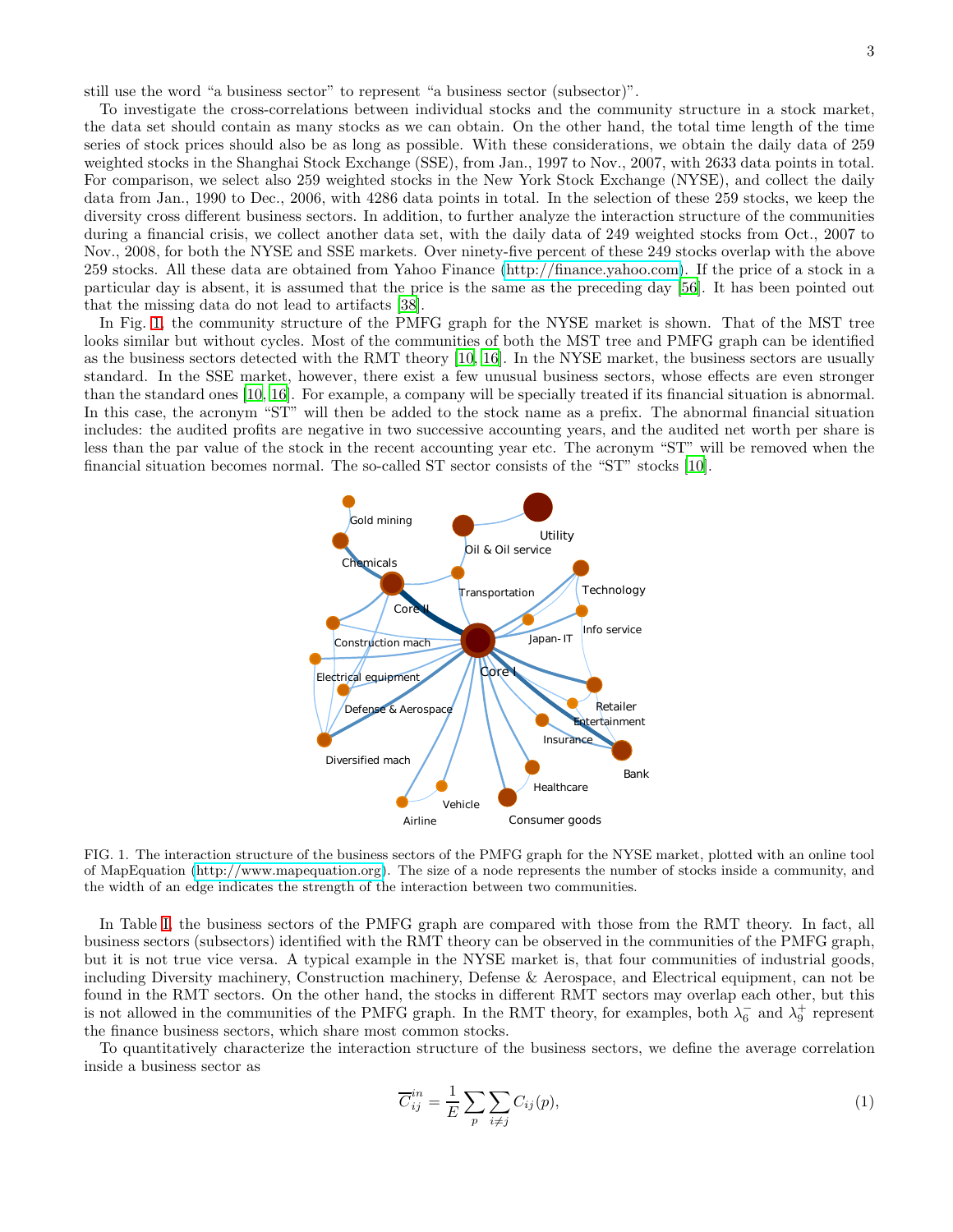where  $C_{ij}(p)$  is the cross-correlation  $C_{ij}$  of an edge between i and j stocks belonging to a same sector p, and E is the total number of such edges. For comparison, we define the average correlation between two business sectors as

<span id="page-3-0"></span>
$$
\overline{C}_{ij}^{be} = \frac{1}{E'} \sum_{p \neq q} \sum_{i \neq j} C_{ij}(pq), \tag{2}
$$

where  $C_{ij}(pq)$  is the cross-correlation  $C_{ij}$  of an edge between i and j stocks belonging to different business sectors p and q, and E' is the total number of such edges. The results of  $\overline{C}_{ij}^{in}$  and  $\overline{C}_{ij}^{be}$  are shown in Table [II.](#page-13-2) For the NYSE market,  $\overline{C}_{ij}^{in}$  of the RMT sectors (subsectors), MST tree and PMFG graph, are 0.33, 0.49 and 0.40 respectively, which are two to three times as large as the average cross-correlation,  $\overline{C}_{ij} = 0.16$ . For the SSE market,  $\overline{C}_{ij}^{in}$  are 0.40, 0.48 and 0.43 respectively, which should be compared with the average cross-correlation,  $\overline{C}_{ij} = 0.37$ . We also note that  $\overline{C}_{ij}^{in}$  of the MST tree and PMFG graph are larger than those of the RMT sectors. In this sense, the network methods refine the business sectors obtained with the RMT theory. By the definition of the communities, the average correlation inside a community,  $\overline{C}_{ij}^{in}$ , should be stronger than that between two communities,  $\overline{C}_{ij}^{be}$ . Since there are ten to twenty communities, the total number of edges between two different communities is much larger than the total number of edges inside a community. Therefore, as can be seen in Table [II,](#page-13-2)  $\overline{C}_{ij}^{be}$  is very close to  $\overline{C}_{ij}$ , much smaller than  $\overline{C}_{ij}^{in}$ .

To further understand the interactions between the business sectors in Fig. [1,](#page-2-0) we introduce  $\overline{C}_{ij}^{li}$  to denote the average correlation of the edges between two business sectors with a link, and  $\overline{C}_{ij}^{de}$  to represent the one without links. For comparison, the average correlation between the positive and negative subsectors in a particular eigenmode of the RMT theory,  $\overline{C}_{ij}^{+-}$ , is also computed[\[16](#page-12-9)]. All these results are shown in Table [II.](#page-13-2) It is clear that the correlation  $\overline{C}_{ij}^{de}$  is weaker than  $\overline{C}_{ij}^{li}$ . In fact,  $\overline{C}_{ij}^{be}$  is a weighted average of  $\overline{C}_{ij}^{li}$  and  $\overline{C}_{ij}^{de}$ . For the RMT theory,  $\overline{C}_{ij}^{+-}$  is not only much smaller than  $\overline{C}_{ij}^{in}$ , but also somewhat smaller than  $\overline{C}_{ij}^{be}$ , although both the positive and negative subsectors formally belong to a same sector. This is a direct indication of the anti-correlation between the positive and negative subsectors in a particular eigenmode [\[16\]](#page-12-9).

To the best of our knowledge, this is the first time that one reveals the interaction structure of the business sectors in the financial markets. In a certain sense, the community structure of the MST tree or PMFG graph may provide a more comprehensive understanding of the interactions between the business sectors, compared to the RMT theory. However, we observe that in the community structure of the PMFG graph in Fig. [1,](#page-2-0) there are two dominating communities, i.e., the so-called Core I and Core II, which can not be identified as the standard business sectors. Careful examination shows that the stocks in Core I and Core II are mainly those with relatively large components in the eigenvector of the largest eigenvalue in the RMT theory. In fact, those stocks may be identified as the controlling set of the financial network with a spectral centrality method, and Core I and Core II are the network drivers, which control the pace of the entire system [\[51](#page-12-18)[–55\]](#page-13-3). To some extent, Core I and Core II form a kind of centers in the community structure, connecting to the majority of the business sectors. In contrast, there are only a few links between other standard business sectors. In other words, the interaction structure of the business sectors in Fig. [1](#page-2-0) is dominated by Core I and Core II, but it does not represent the real local interactions between the business sectors. Therefore, it is necessary to exclude the global price movement, and to extract the real local interactions between the business sectors.

### Local interaction structure in sector mode

According to the random matrix decomposition described by Eq. [\(7\)](#page-10-0) in Sec. Methods, we may decompose the cross-correlation matrix into  $N$  eigenmodes. With Eq.  $(8)$ , these eigenmodes are then grouped into three important modes, which are called the market mode, sector mode and random mode in this paper. In Fig. [2,](#page-4-0) the probability distributions of the matrix elements of the three modes are shown. The probability distribution of the matrix elements of the market mode is similar to that of the full cross-correlation matrix, while the central peaks of the sector mode and random mode are close to zero.

Now we define a domain as a collection of stocks, in which all cross-correlations between the stocks are with a same sign, i.e., positive or negative. The domain formed by positive or negative correlations is called the positive or negative domain, respectively. For the sector mode, the probability distributions of the domain size are shown in Fig. [3.](#page-4-1) For the NYSE market, there are 17 positive domains, the largest domain size is 48, and the average size is about 15. While there are 61 negative domains, the largest domain size is 7, and the average size is about 4. The probability distribution of the domain size of the SSE market is similar to that of the NYSE market. If a particular stock connects to other two stocks with negative correlations, there is a low possibility that the correlation between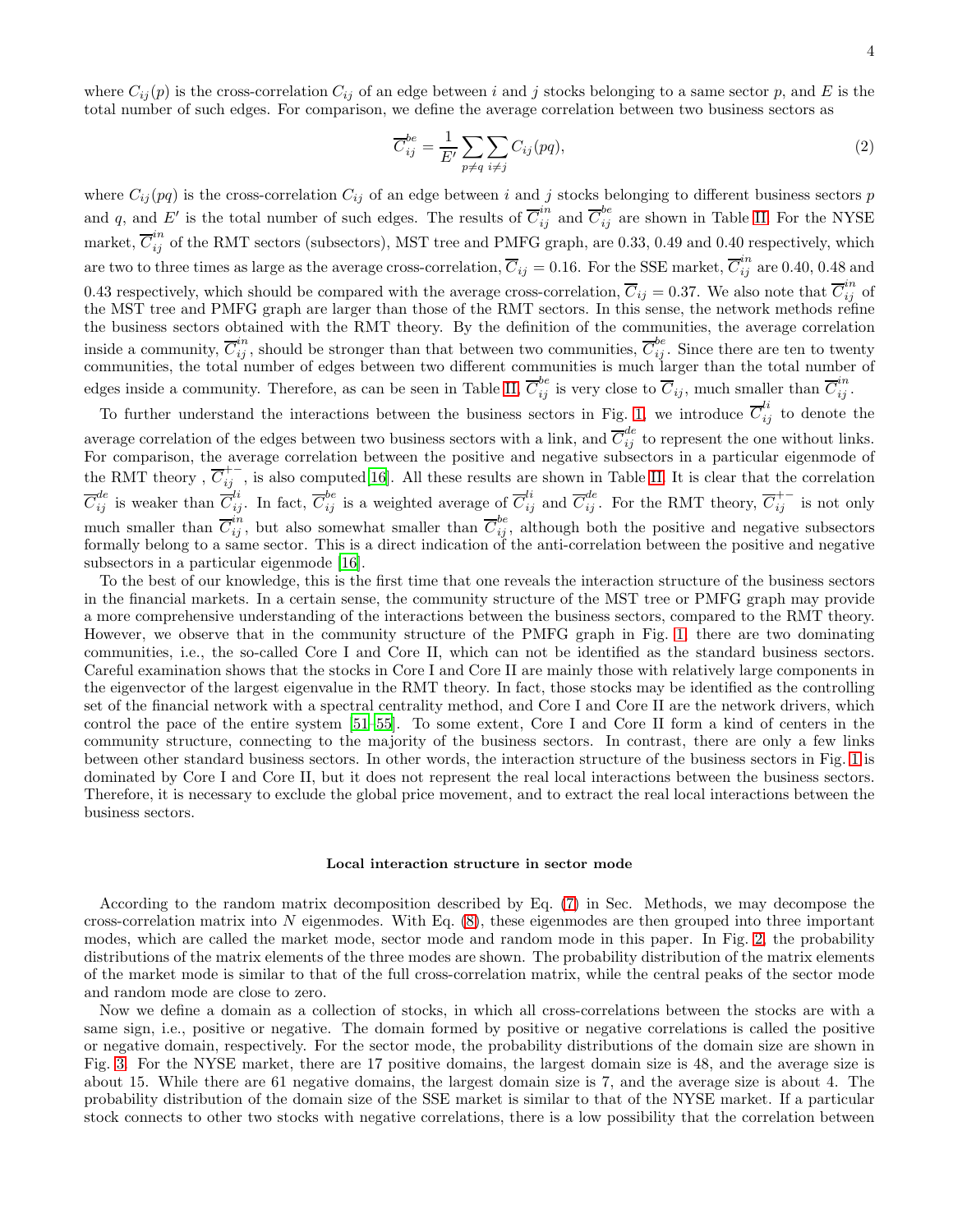those two domains is also negative. Thus, it is natural that the average size of the negative domains is small. The probability distribution of the domain size of both the positive and negative domains for the random mode is similar to that of the negative domains for the sector mode. These results imply that the community structure should be mainly contained in the positive domains of the sector mode.

In fact, the positive domains of the sector mode can be associated with the business sectors, which are almost identical to those detected with the RMT theory shown in Table [I.](#page-13-1) On the other hand, one can not extract the business sectors from the negative domains of the sector mode, as well as both the positive and negative domains of the random mode. For the market mode or the full cross-correlation matrix, there are very few domains since almost all the correlations are positive, and these domains are also irrelevant to the business sectors.

To clearly show the domains of the sector mode, and to investigate their interactions, we plot the interactions between the individual stocks in Fig. [4.](#page-5-0) Gray and white dots denote positive and negative correlations between two stocks, respectively. The squares along the diagonal line are the domains. To uncover the interaction structure of the domains, we calculate the average correlation  $\overline{C}_{sec}^{be}$  (pq) between two different domains p and q. In Fig. [4,](#page-5-0) two domains will be linked with a line, if  $\overline{C}_{sec}^{be}(pq)$  between this pair of domains is larger than the average value of  $\overline{C}_{sec}^{be}(pq)$  for all different pairs of domains.



<span id="page-4-0"></span>FIG. 2. Probability distributions of the matric elements  $C_{ij}$  and  $C_{ij}^{mode}$  for the NYSE and SSE markets.



<span id="page-4-1"></span>FIG. 3. Probability distributions of the domain size in the sector mode for the NYSE and SSE markets.

To further understand the business sectors and their local interactions in the sector mode, we follow the procedure in the previous section, to generate the PMFG graph from the absolute values of the matrix elements of the sector-mode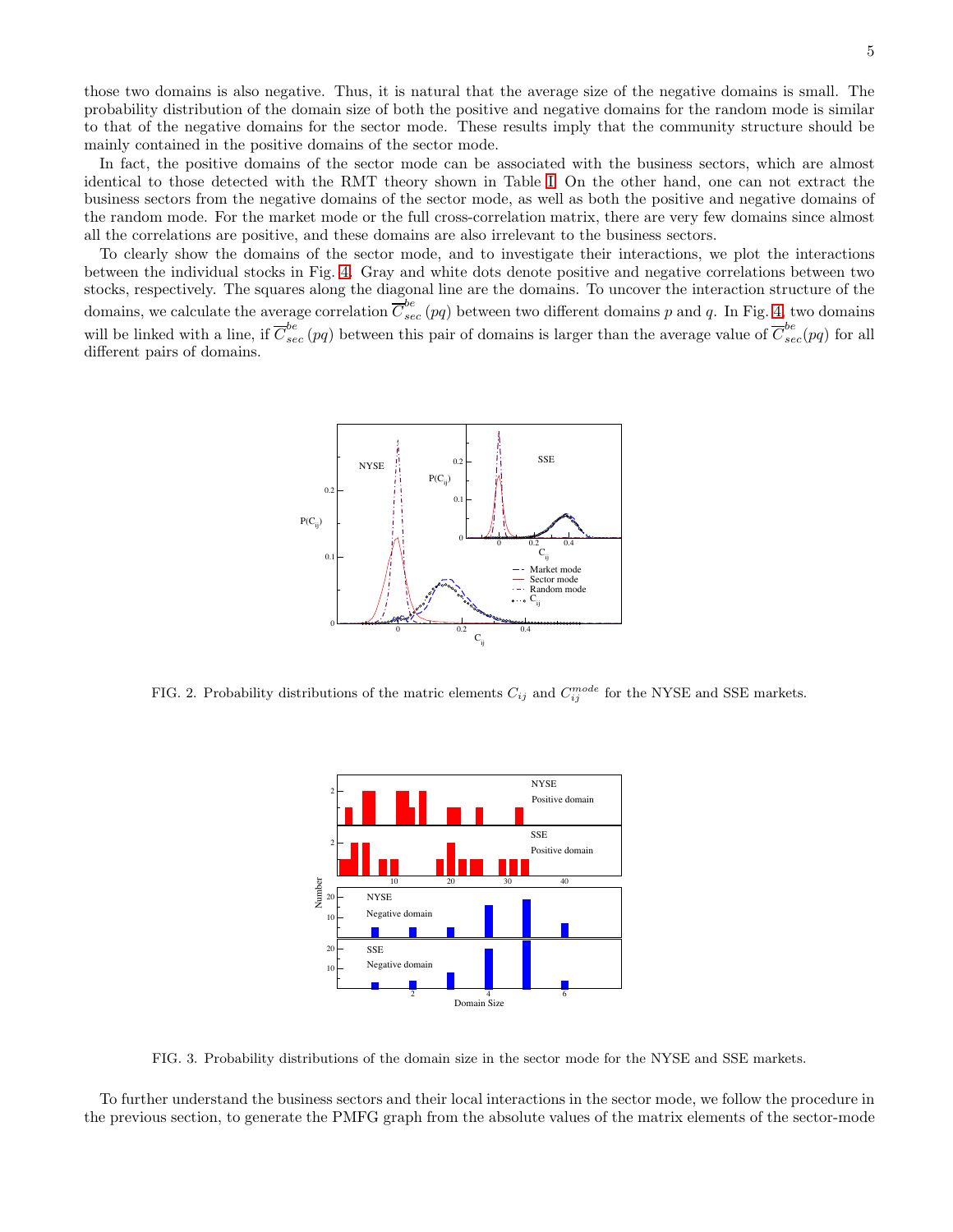

<span id="page-5-0"></span>FIG. 4. The domain structure for the NYSE market. Gray and white dots denote positive and negative correlations between two stocks, respectively. The squares along the diagonal line are the domains. The solid black squares represent the domains which could be associated with the business sectors, while others could not be identified as the standard business sectors. The business sectors from left corner to right are: Industrial goods, Consumer goods, Oil I, Retailer, Finance, Utility, Oil II, IT, Food & Personal care, Metal Mining, Healthcare, Machinery and Transportation. Here Oil I and Oil II are two groups of Oil companies.

cross-correlation matrix  $C_{sec}$  defined in Eq. [\(8\)](#page-10-1), and to extract the community structure from the PMFG graph with the Infomap method. The communities of the PMFG graph of the sector mode can also be identified as the business sectors, which are almost the same as those from the full cross-correlation matrix  $C$ . As shown in Fig. [5,](#page-6-0) however, the interaction structure of the business sectors of the sector mode is very different from that of the full cross-correlation matrix. Core I and Core II in Fig. [1](#page-2-0) do not show up anymore. In contrast, IT, IG, and Food & Personal care sectors occupy the central positions for the NYSE market, and IT-BM and Utility-Finance sectors are the hubs for the SSE market. In other words, these business sectors actually play a key role in the interaction structures of the business sectors of the sector mode. Here, we observe that the interaction structure between the business sectors in Fig. [5](#page-6-0) is similar to that in Fig. [4.](#page-5-0)

To briefly summarize, with the random matrix decomposition, one may remove the global price movement and background noisy correlations described by the market mode and random mode respectively, and identify the local interaction structure of the business sectors in the sector mode. The sector mode which reflects the local interactions of the business sectors, plays an important role in the financial market. On the other hand, we should note that one can not obtain meaningful business sectors from the market mode and random mode.

Additionally, looking carefully at the internal interactions in a community, one may find that a community may split into two subcommunities, which are connected by the negative correlations. These two subcommunities are called a cluster pair, which is somewhat similar to the pair of positive and negative subsector in the RMT theory [\[16\]](#page-12-9). In Fig. [5,](#page-6-0) two semi-circles with different colors adhered in a full circle represent a cluster pair. Four cluster pairs are identified for the NYSE market, including Defe. & Aero-Retailer, Oil-Vehicle, Utility-IG and Healthcare-Machinery. Three cluster pairs are detected for the SSE market, i.e., IT-BM, Utility-Finance and IT-Trad(BC). The cluster pair, which can not be observed in the community structure of the full cross-correlation matrix, is a new finding in the financial systems.

To support the procedure of taking the absolute values of the negative elements of the sector-mode cross-correlation matrix  $C_{sec}$ , we set those negative elements to zeros or small positive values. The PMFG graph is then generated from the modified cross-correlation matrix of the sector mode, and the community structure is extracted. The resulting business sectors are similar to those in Fig. [5,](#page-6-0) except for the absence of the cluster pairs, due to the removing of the negative correlations. These results support the procedure of taking the absolute values of the negative matrix elements.

To quantify the local interactions of the business sectors in the sector mode, the average correlations inside a business sector and between two business sectors are computed according to Eqs. [\(1\)](#page-2-1) and [\(2\)](#page-3-0), for the cross-correlation matrices  $C_{sec}$  and  $|C_{sec}|$ , respectively. The matrix elements of  $|C_{sec}|$  are just the absolute values of those of  $C_{sec}$ defined in Eq. [\(8\)](#page-10-1). The results are shown in Table [III.](#page-14-0) Since the market mode has been removed, the magnitude of the correlation becomes relatively small. However, the differences between various average correlations are very clear.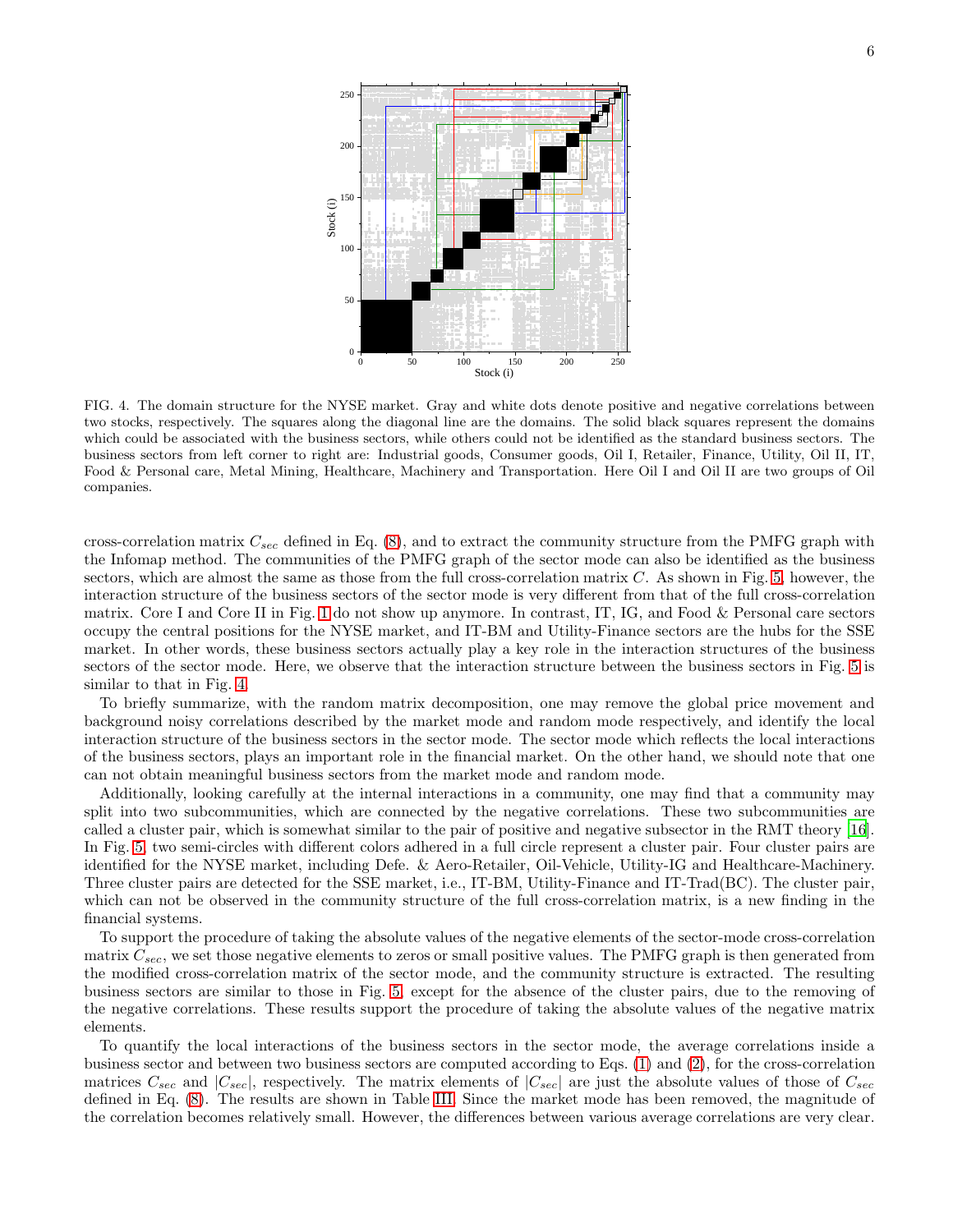

<span id="page-6-0"></span>FIG. 5. The interaction structure of the business sectors in the sector mode, obtained from the PMFG graph. Two semi-circles in a full circle represent a cluster pair, and the label A-B denotes that the business sectors A and B form a cluster pair. (a) and (b) display the results for the NYSE and SSE markets respectively. The abbreviations are as follows. Defe & Aero: Defense and Aerospace, and Trad(BC): traditional industry of the Blue-chips stocks.

The average correlation inside the business sectors is stronger than that between the business sectors. Meanwhile, the average correlation between the business sectors with a link is stronger than that without a link. It should be noted that the correlation between the positive and negative subsectors in a cluster pair is negative, and this also results in that the average correlation inside the business sectors for  $|C_{sec}|$  is larger than that for  $C_{sec}$ .

In particular, an important observation is that for the sector-mode cross-correlation matrix  $C_{sec}$ , the average correlation inside the business sectors is positive, while that between the business sectors is negative. Considering that the average correlation for  $C_{sec}$  is zero, the negative average correlation between the business sectors indicates that the business sectors are anti-correlated each other in the sector mode, and this is a somewhat surprising result. This kind of anti-correlations can not be directly detected in the full cross-correlation matrix, due to the dominating effect of the market mode. This should be potentially important in both theoretical and practical senses.

### Time evolution of interaction structure

The time evolution of the interaction structure of the business sectors is an important topic in financial dynamics. Practically, it is also useful for investors to diversify risk in stock markets. Now, we investigate how the interaction structure evolves with time, combining the complex network methods with the random matrix decomposition. For the NYSE stock market, the time period of the daily data of the 259 stocks is equally divided into four time windows, i.e., from Jan., 1990 to Mar., 1994, from Apr., 1994 to Jun., 1998, from Jul., 1998 to Sep., 2002, and from Oct., 2002 to Dec., 2006, which are denoted by window (a), (b), (c) and (d), respectively. In the NYSE market, there is a typical financial bubble, i.e., the Dotcom bubble, which is mainly located in the window (c). The Dotcom bubble is also referred to as the Internet bubble or information technology bubble.

In Fig. [6,](#page-7-0) the interaction structure of the full cross-correlation matrix generated by the PMFG graph is shown for the four time windows. Clearly, the interaction structure for different time windows shares common features. For example, there are two large cores for all the four time windows, and most of other communities connect to the cores. In other words, the interaction structure of the business sectors is dominated by the cores. These cores are mainly induced by the market mode, almost time-independent.

For comparison, the local interaction structure of the business sectors in the sector mode is also extracted and displayed for the four time windows in Fig. [7.](#page-8-0) Obviously, it varies with time, in contrast to that obtained from the full cross-correlation matrix. This time-dependent interaction structure is in spirit consistent with the result in Ref. [\[43\]](#page-12-19), in which the network structure of individual stocks is very different before, during and after a financial crisis. More specifically, the interaction structure of the window (c) is very simple, compared to others. The IT sector plays an important role in the window (c), while it is not so important in other windows. We believe that the simple interaction structure is driven by the Dotcom bubble in that period of time. This IT-dominating structure is reasonable, since the IT industry is very booming and becomes the core of the market during the Dotcom bubble.

A similar result is also obtained for the SSE stock market. We equally divide the time series of the daily data of the 259 stocks into two time windows. The window (a) is a standard period, from Jan., 1997 to Mar., 2002, and the window (b) is from Apr., 2002 to Nov., 2007, which contains a huge financial bubble from year 2003 to 2007. The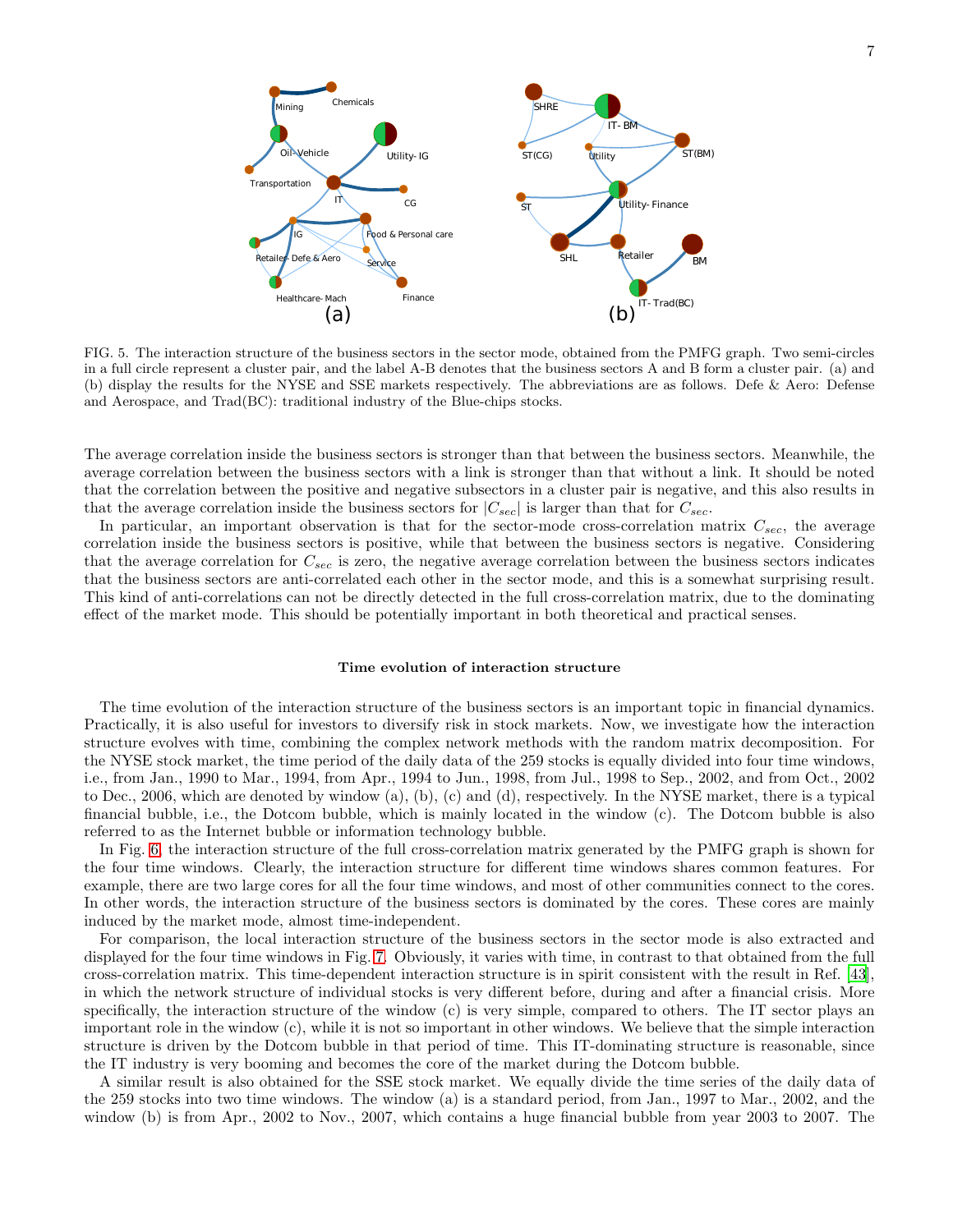

<span id="page-7-0"></span>FIG. 6. The interaction structure of the business sectors for the full cross-correlation matrix is obtained with the PMFG graph for the NYSE market in different time windows. The business sectors in different time windows consist of similar stocks. Window (a): Jan.,1990 to Mar., 1994; window (b): Apr., 1994 to Jun., 1998; window (c): Jul., 1998 to Sep., 2002; window (d): Oct., 2002 to Dec., 2006. The Dotcom bubble is mainly located in the window (c).

local interaction structure of the business sectors in the sector mode extracted for the two time windows is displayed in Fig. [8.](#page-8-1) Clearly, the interaction structure of the window (b) is simple, and the SHRE (Shanghai Real Estate) sectors including the Basic Material sector are dominating. Actually, the huge bubble in the window (b) is mainly induced by the booming of the real estate industry during that time period.

To further support our results, we analyze another data set, which contains the daily data of the 249 stocks from Oct., 2007 to Nov., 2008, for both the NYSE and SSE markets. During this time period, both stock markets experienced the subprime mortgage crisis. The local interaction structure of the business sectors in the sector mode is shown in Fig. [9.](#page-9-0) A relatively simple structure is again observed for both stock markets. Since the subprime mortgage crisis is induced from finance and banking, the Finance sector is important in the interaction structure of the business sectors, especially in the NYSE market. Further, the crisis leads to an economic recession, and the ST sector becomes dominating for the SSE market.

Briefly speaking, the interaction structure of the business sectors in the sector mode changes dramatically in different time periods. Especially, it is rather simple during a financial bubble or crisis, dominated by specific business sectors, which are associated with the corresponding economic situation.

Finally, we investigate whether there exist interactions between the NYSE and SSE markets at the level of the business sectors. For this purpose, we combine the NYSE and SSE markets to form a single market. The overlapping time period of the data sets for the two markets is from Jan., 1997 to Dec. 2006. We repeat the analysis as described in the previous texts. In Fig. [10,](#page-9-1) the interaction structure of the business sectors is displayed. Although some stocks of the SSE market may mix into the business sectors of the NYSE market and vice versa, no interactions at the level of the business sectors are detected between the NYSE and SSE markets, for either the full cross-correlation matrix or the sector mode. The only link connecting the two markets is from the method itself, i.e., the graph should not be disconnected. However, one observes that the number of the business sectors in the sector mode is greatly reduced, and more cluster pairs emerge. This is because the cross-correlations between the NYSE and SSE markets are weak, and the stocks tend to form larger communities. We have also performed such an analysis in different time windows, including that with a financial bubble or crisis. The results remain qualitatively unchanged. In other words, the interactions between the NYSE and SSE markets are not so strong in the past years, at least in the level of the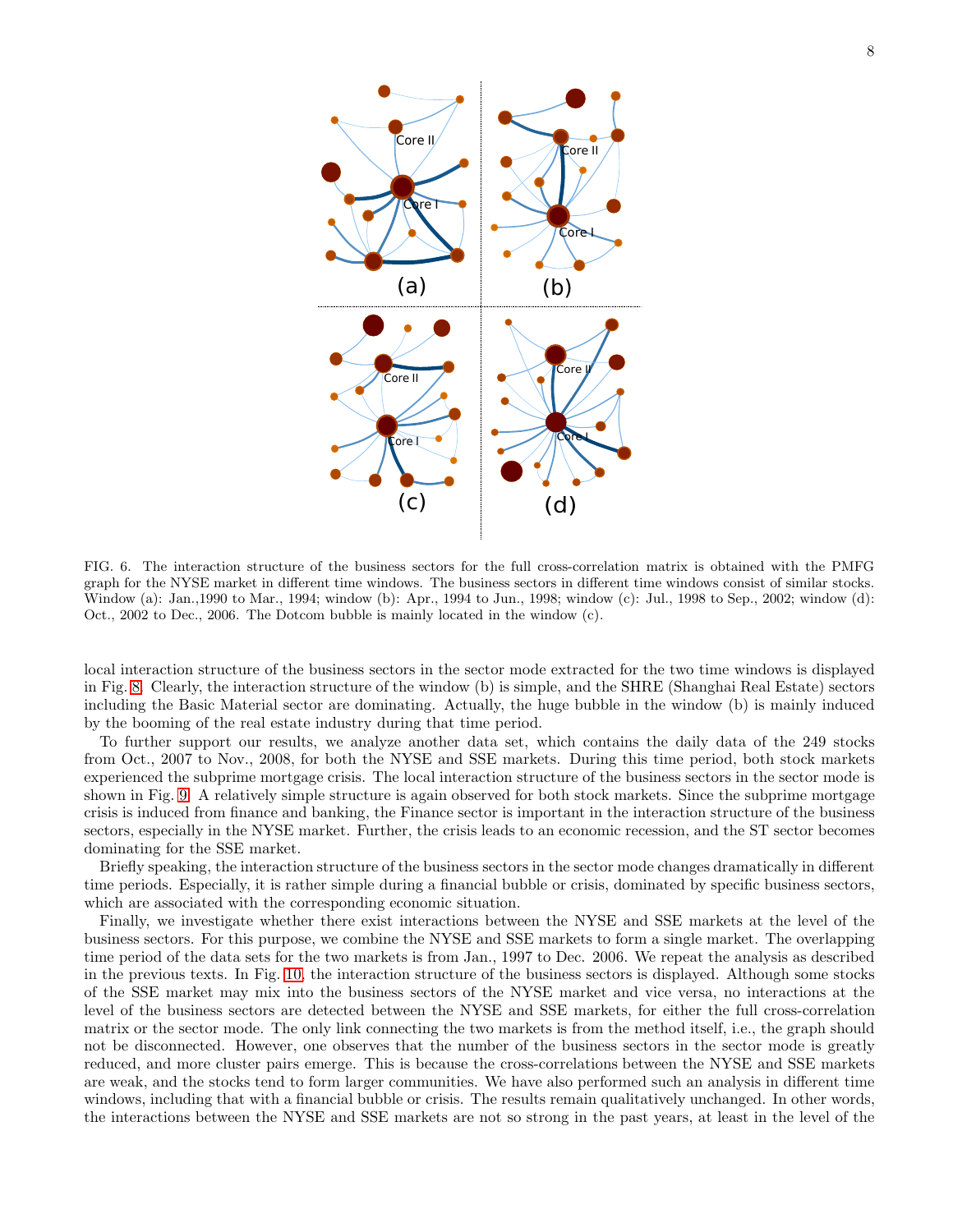

<span id="page-8-0"></span>FIG. 7. The interaction structure of the business sectors in the sector mode is obtained with the PMFG graph for the NYSE market in different time windows. The time windows are the same as in Fig. [6.](#page-7-0)



<span id="page-8-1"></span>FIG. 8. The interaction structure of the business sectors in the sector mode is obtained with the PMFG graph for the SSE market in two time windows. Window (a): Jan., 1997 to Mar., 2002; window (b): Apr., 2002 to Nov., 2007. The huge bubble induced by the real estate industry is contained in the window (b).

business sectors.

### DISCUSSION

In this paper, we investigate the communities and their interactions in complex financial systems, with the concepts and methods in statistical mechanics. We generate the interaction networks from the cross-correlation matrix of the financial market, based on the MST tree and PMFG graph. With the Infomap method, we extract the communities and their interaction structure. In the financial markets, the communities could be associated with the business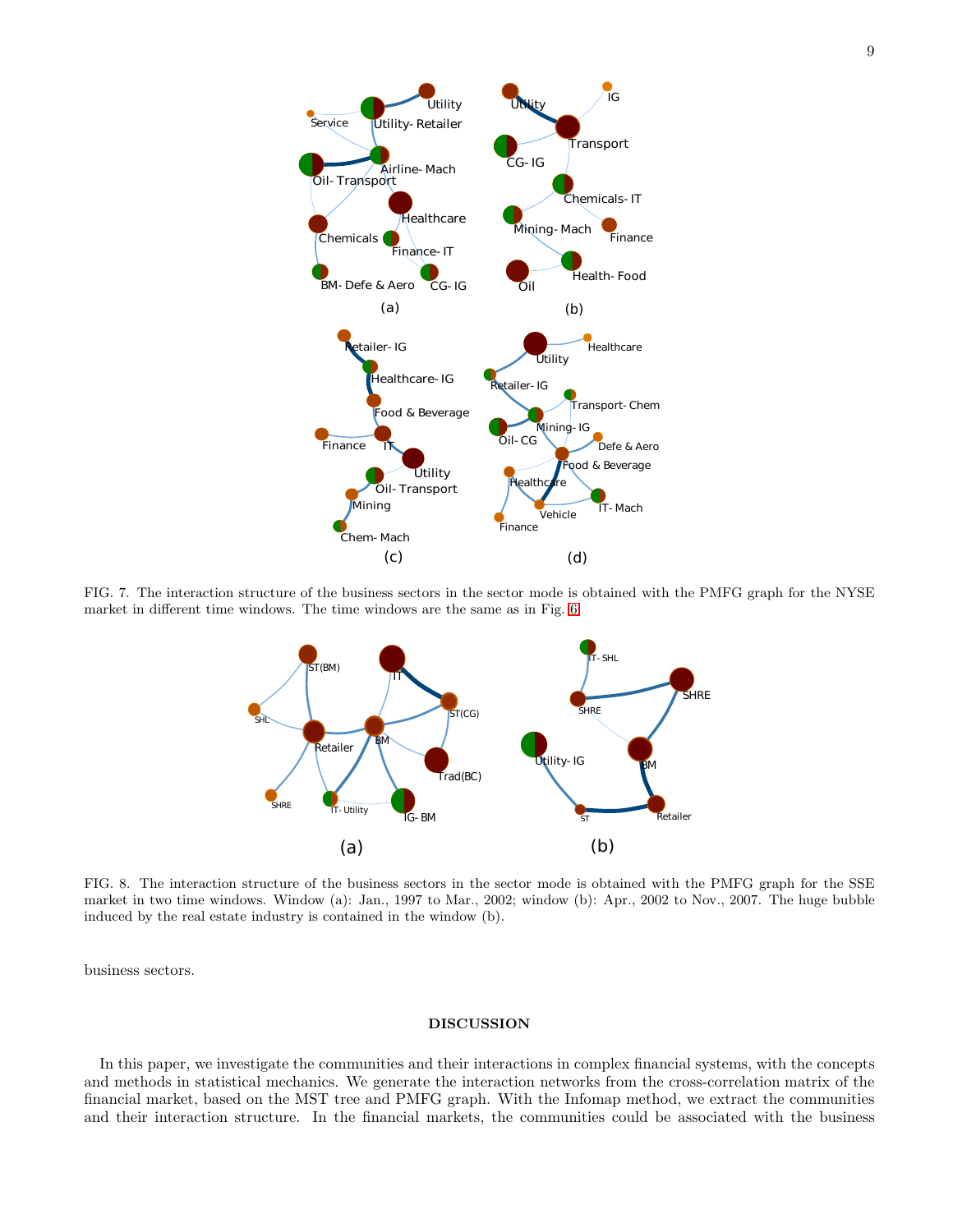

<span id="page-9-0"></span>FIG. 9. The interaction structure of the business sectors in the sector mode is obtained with the PMFG graph in the time period of the subprime mortgage crisis. (a): for the NYSE market, from Oct., 2007 to Nov, 2008; (b): for the SSE market, from Oct., 2007 to Nov., 2008.



<span id="page-9-1"></span>FIG. 10. The interaction structure of the business sectors is obtained with the PMFG graph for a combination of the NYSE and SSE markets. (a) and (b) are for the full cross-correlation matrix and the sector mode respectively. The business sectors of two markets are separated with the dashed line.

sectors (subsectors). Thus the economic implication of the interaction structure of the communities is revealed.

Based on the random matrix decomposition, the market mode and random mode of the price movement can be subtracted. Thus we demonstrate that the local interactions of the business sectors are mainly contained in the sector mode, from the perspective of both the domain structure and the PMFG graph. In the sector mode, the average correlation inside a business sector is positive, while that between two business sectors is negative. In other words, the business sectors are anti-correlated each other. Meanwhile, a cluster pair structure is also observed. The interaction structure of the business sectors in the sector mode varies dramatically with time. In particular, it becomes simple during a financial bubble or crisis, dominated by specific business sectors. The interaction structure of the business sectors of the full cross-correlation matrix does not change so much with time.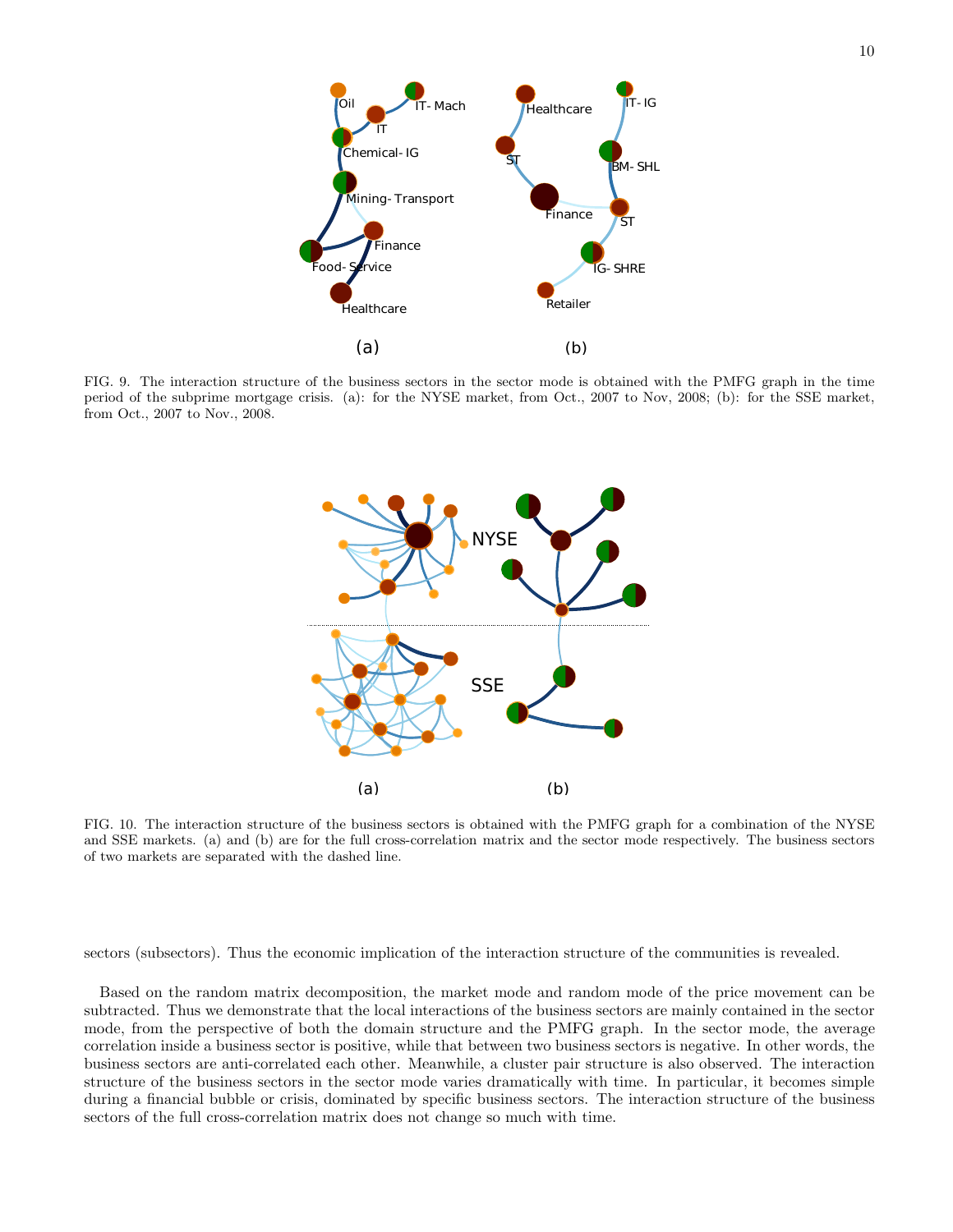## METHODS

### Random matrix decomposition

The logarithmic price return of the *i*-th stock over a time interval  $\Delta t$  is defined by

$$
R_i(t) \equiv \ln P_i(t + \Delta t) - \ln P_i(t), \qquad (3)
$$

where  $P_i(t)$  represents the stock price at time t. For the daily data, we typically take  $\Delta t = 1$ . To ensure different stocks with an equal weight, we introduce the normalized price return

$$
r_i(t) = \frac{R_i(t) - \langle R_i(t) \rangle}{\sigma_i},\tag{4}
$$

where  $\langle \cdots \rangle$  is the average over time t, and  $\sigma_i = \sqrt{\langle R_i^2 \rangle - \langle R_i \rangle^2}$  denotes the standard deviation of  $R_i$ . Then, the matrix elements of the cross-correlation matrix  $C$  are defined by the equal-time correlations

$$
C_{ij} \equiv \langle r_i(t)r_j(t) \rangle. \tag{5}
$$

By the definition, C is a real symmetric matrix with  $C_{ii} = 1$ , and  $C_{ij}$  is valued in the range [-1, 1].

Statistical properties of the eigenvalues of the so-called Wishart matrix are known, and the Wishart matrix is derived from uncorrelated time series with a finite length. We denote the total number of stocks by  $N$ , and the total time length of the data by T. In the limit  $N \to \infty$  and  $T \to \infty$  with  $Q \equiv T/N \ge 1$ , the probability distribution of the eigenvalues  $\lambda$  is given by [\[57,](#page-13-4) [58\]](#page-13-5)

$$
P_{rm}\left(\lambda\right) = \frac{Q}{2\pi} \frac{\sqrt{\left(\lambda_{max}^{ran} - \lambda\right)\left(\lambda - \lambda_{min}^{ran}\right)}}{\lambda},\tag{6}
$$

with the upper and lower bounds  $\lambda_{min(max)}^{ran} = \left[1 \pm (1/\sqrt{Q})\right]^2$ .

Large eigenvalues of the cross-correlation matrix in financial markets deviate from  $P_{rm}( \lambda)$  of the Wishart matrix. It suggests that there exist non-random interactions between individual stocks, and the largest eigenvalue represents the global price movement of the market. In our notation, the eigenvalues are arranged in the order of  $\lambda_{\alpha} > \lambda_{\alpha+1}$ , with  $\alpha = 0, \dots, N$ . The eigenmodes with large eigenvalues can be associated with business sectors. Taking into account the signs of the components of the eigenmodes, the sector of  $\lambda_{\alpha}$  may be separated into two subsectors, i.e., the positive and negative subsectors [\[16](#page-12-9)].

Finally, based on the RMT theory, the cross-correlations  $C_{ij}$  can be decomposed into different eigenmodes,

<span id="page-10-0"></span>
$$
C_{ij} = \sum_{\alpha=1}^{N} \lambda_{\alpha} C_{ij}^{\alpha}, \quad C_{ij}^{\alpha} = u_{i}^{\alpha} u_{j}^{\alpha}, \tag{7}
$$

where  $\lambda_{\alpha}$  is the  $\alpha$ -th eigenvalue of  $C_{ij}$ ,  $u_i^{\alpha}$  is the *i*-th component in the  $\alpha$ -th eigenvector. Thus,  $C_{ij}^{\alpha}$  represents the cross-correlation in the  $\alpha$ -th eigenmode. In order to uncover the interaction structure in different eigenmodes, we define three mode cross-correlation matrices by

<span id="page-10-1"></span>
$$
C_{mode,ij} = \sum_{\alpha}^{mode} C_{ij}^{\alpha}.
$$
 (8)

For the market mode,  $C_{max,ij} = C_{ij}^0$ , corresponding to the largest eigenvalue of  $C_{ij}$ . For the sector mode,  $C_{sec,ij}$  $\sum_{\alpha=1}^{11} C_{ij}^{\alpha}$  for the NYSE market, and  $C_{sec,ij} = \sum_{\alpha=1}^{6} C_{ij}^{\alpha}$  for the SSE market. For the random mode, we simply take  $C_{ran,ij} = \sum_{\alpha=50}^{258} C_{ij}^{\alpha}$  for both the NYSE and SSE markets.

### Methods of complex networks

In principle, the matrix elements  $C_{ij}$  contain full information of the cross-correlations between stocks, but carry also strong noises. To sketch the backbone of the interactions between stocks, the edges should be greatly discarded with respect to the complete graph. To this aim, the graph should be kept as simple as possible, but important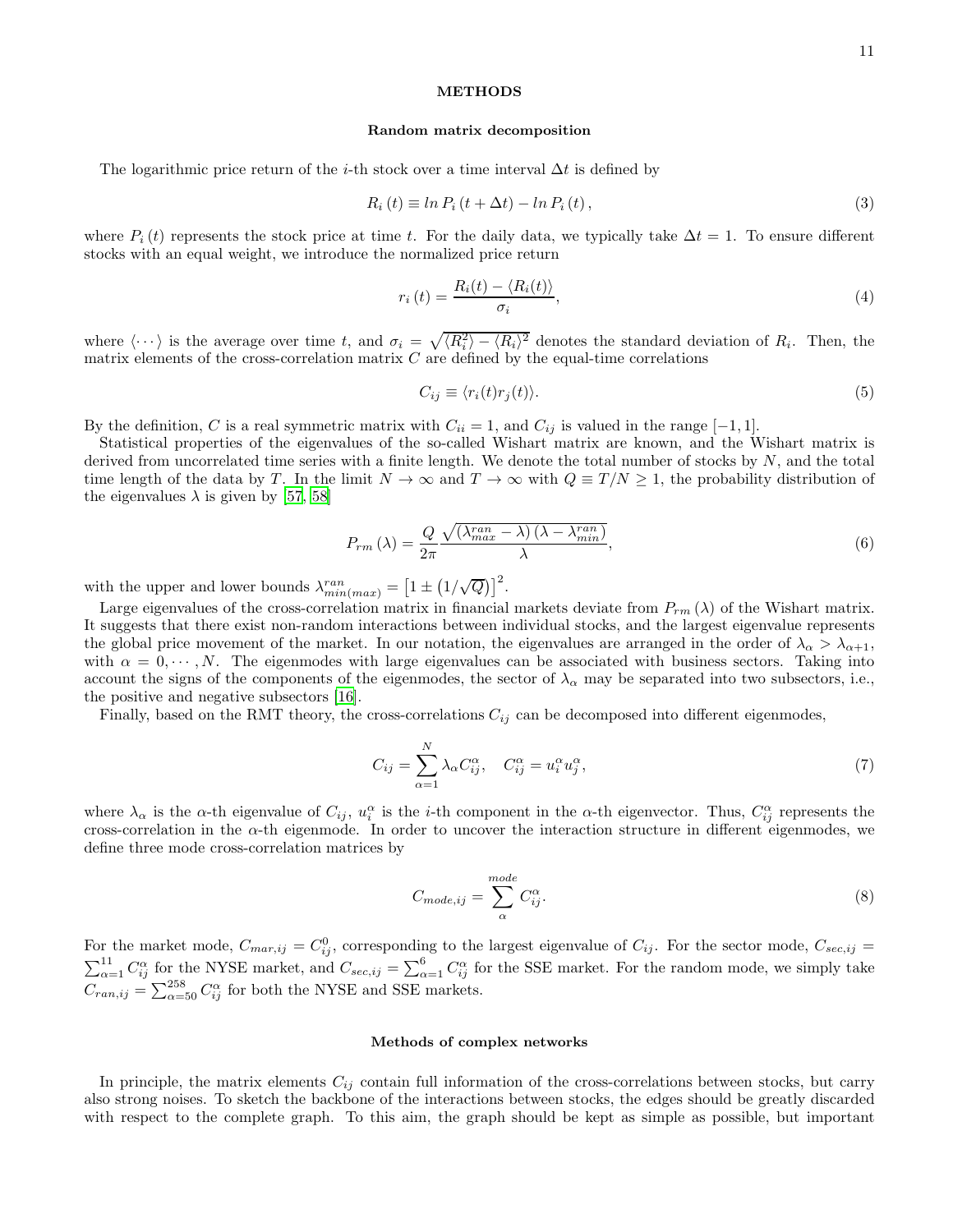correlations should remain. The MST tree is therefore the simplest connected graph [\[59](#page-13-6), [60\]](#page-13-7), in which there are no cycles. Moreover, the MST tree may give the simplest subdominant organization structure of individual stocks in a direct scheme.

We briefly describe the MST method as follows: (1) Rank the correlations  $C_{ij}$  between stocks i and j in a list by descending order. (2) Capture the first one in the list, and add the nodes i and j, and the edge between i and j to the graph. (3) Take the next one in the list, and add the corresponding edges and nodes to the graph if it could be linked to the existing nodes, and would not form cycles; otherwise ignore it. (4) Repeat step (3) until all links have been visited.

Assuming that there are N stocks, the resulting MST tree consists of N nodes and  $N-1$  edges, and maximizes the sum of  $C_{ij}$  in the tree graph. The MST tree is an efficient approach to capture the most relevant correlations of each node. However, it is a strong constraint that only the tree structure is permitted. All those edges are rejected when they form cycles with the existing edges, even if they may represent significant correlations.

To improve the method, the PMFG graph is proposed [\[42](#page-12-14)]. The solution generates a graph embedded on a surface with a particular genus g. The genus of a surface is the number of holes in the surface, and  $g = 0$  corresponds to a topological sphere,  $g = 1$  to a torus,  $g = 2$  to a double torus, etc. The PMFG algorithm is generally the same as the MST one, except for the step (3). It is replaced by the condition that the resulting graph should be embeddable on a surface with genus  $g$ . The graph generated by the PMFG algorithm is a triangulation of the surface, and it contains  $3N + 6g - 6$  links, which maximize the sum of  $C_{ij}$ . The simplest case is the graph with  $g = 0$ . In some sense, the PMFG graph could be viewed as the minimum extension towards the complexity after the MST tree.

The next step after the extraction of the MST tree and PMFG graph, we apply the Infomap method proposed in Ref. [\[47](#page-12-16)], to investigate the community structure of the financial network. The method is based on a random walk on the network to capture the information flow, then to extract the community structure from the regularity of the data. Detailed descriptions of the method are referred to Ref. [\[47\]](#page-12-16). With the Infomap method, we can identify the community structure for both the MST tree and PMFG graph.

Further, with the mode cross-correlation matrix  $C_{mode}$  at hand, we may construct the MST tree and PMFG graph for different modes, and investigate which modes dominate the business sectors and their interactions. This is an important step in the exploration of the interaction structure in financial systems.

### ACKNOWLEDGMENTS

This work was supported in part by NNSF of China under Grant Nos. 11375149 and 11075137, and Zhejiang Provincial Natural Science Foundation of China under Grant No. Z6090130.

- <span id="page-11-0"></span>[1] Mantegna, R.N., & Stanley, H.E. , Scaling behavior in the dynamics of an economic index, Nature 376, 46-49 (1995).
- [2] Gopikrishnan, P., Plerou, V., Amaral, L.A.N., Meyer, M. & Stanley, H.E., Scaling of the distribution of fluctuations of financial market indices, *Phys. Rev. E*  $60$ , 5305 (1999).
- Giardina, I., Bouchaud, J.P., & Mézard, M., Microscopic models for long ranged volatility correlations, *Physica A* 299, 28-39 (2001).
- [4] Bouchaud, J.P., Matacz, A., & Potters, M., Leverage effect in financial markets: The retarded volatility model, Phys. Rev. Lett. **87**, 228701 (2001).
- <span id="page-11-1"></span>[5] Bouchaud, J.P. & Potters, M, Theory of Financial Risk and Derivative Pricing: From Statisitcal Physics to Risk Management, Cambridge University Press, England, 2003.
- [6] Sornette, D., Critical market crashes, Phys. Rep. 378, 1-98 (2003).
- [7] Gabaix, X., Gopikrishnan, P., Plerou, V. & Stanley, H.E., A theory of power-law distributions in financial market fluctuations, Nature 423, 267-270 (2003).
- [8] Qiu, T., Zheng, B., Ren, F. & Trimper, S., Return-volatility correlation in financial dynamics, Phys. Rev. E 73, 065103 (2006).
- [9] Garas, A., Argyrakis, P. & Havlin, S., The structural role of weak and strong links in a financial market network, Eur. Phys. J. B 63, 265-271 (2008).
- <span id="page-11-3"></span>[10] Shen, J. & Zheng, B., Cross-correlation in financial dynamics, *Europhys. Lett.* 86, 48005 (2009).
- [11] Shen, J. & Zheng, B., On return-volatility correlation in financial dynamics, *Europhys. Lett.* 88, 28003 (2009).
- [12] Podobnik, B., Horvatić, D., Petersen, A.M. & Stanley, H.E., Cross-correlations between volume change and price change, Proc. Natl. Acad. Sci. 106, 22079-22084 (2009).
- <span id="page-11-2"></span>[13] Podobnik, B, Wang, D., Horvatic, D., Grosse, I. & Stanley, H.E., Time-lag cross-correlations in collective phenomena, EPL 90, 68001 (2010).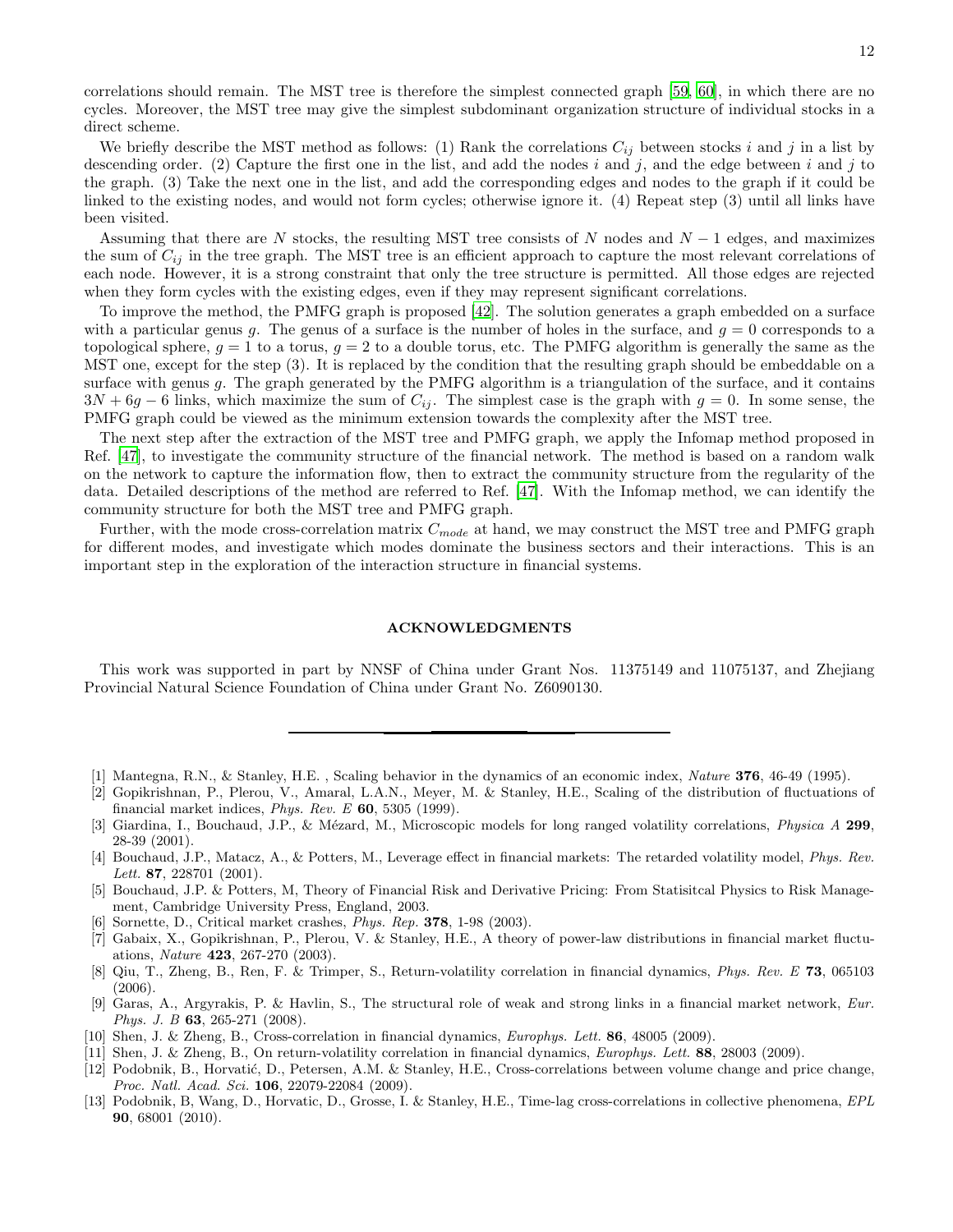- [14] Podobnik, B., Valentinčič, A., Horvatić, D. & Stanley, H.E., Asymmetric lévy flight in financial ratios, Proc. Nati. Acad. Sci. **108**, 17883-17888 (2011).
- [15] Li, W., Wang, F.Z., Havlin, S. & Stanley, H.E., Financial factor influence on scaling and memory of trading volume in stock market, Phys. Rev. E 84, 046112 (2011).
- <span id="page-12-9"></span>[16] Jiang, X.F., & Zheng, B., Anti-correlation and subsector structure in financial systems, EPL 97, 48006 (2012).
- <span id="page-12-13"></span>[17] Kumar, S. & Deo, N., Correlation and network analysis of global financial indices, *Phys. Rev. E* 86, 026101 (2012).
- [18] Preis, T., Kenett, D.Y., Stanley, H.E., Helbing, D. & Ben-Jacob, E., Quantifying the behavior of stock correlations under market stress, Sci. Rep. 2, 752 (2012).
- [19] Jiang, X.F., Chen, T.T. & Zheng, B., Time-reversal asymmetry in financial systems, *Physica A* 392, 5369-5375 (2013).
- [20] Münnix, M.C. et al., Identifying states of a financial market, Sci. Rep. 2, 644 (2012).
- [21] Górski, A.Z., Drożdż, S. & Speth, J., Financial multifractality and its subtleties: an example of DAX, Physica A 316, 496-510 (2002).
- [22] Drożdż, S., Grümmer, F., Górski, A.Z., Ruf, F. & Speth, J., Dynamics of competition between collectivity and noise in the stock market, Physica A 287, 440-449 (2000).
- [23] Chen, J.J., Zheng, B. & Tan, T., Agent-based model with asymmetric trading and herding for complex financial systems, PloS One 8, e79531 (2013).
- <span id="page-12-0"></span>[24] Ouyang, F.Y., Zheng, B. & Jiang, X.F., Spatial and temporal structures of four financial markets in greater china, Physica A 402, 236-244 (2014).
- <span id="page-12-1"></span>[25] Bollen, J., Mao, H. & Zeng, X. J., Twitter mood predicts the stock market, J. of Comp. Sci. 2, 1-8 (2011).
- <span id="page-12-2"></span>[26] Preis, T., Moat, H. S. & Stanley, H. E., Quantifying Trading Behavior in Financial Markets Using Google Trends, Sci. Rep. 3, 1684 (2013).
- <span id="page-12-3"></span>[27] Moat, H. S. et al., Quantifying Wikipedia Usage Patterns Before Stock Market Moves, Sci. Rep. 3, 1801 (2013).
- <span id="page-12-4"></span>[28] Mantegna, R.N. & Stanley, H.E., Introduction to Econophysics: Correlations and Complexity in Finance, Cambridge University Press, England, 2000.
- <span id="page-12-5"></span>[29] Erb, C. B., Harvey, C. R. & Viscanta, T. E., Forecasting international equity correlations, Financ. Anal. J. 50, 32-45 (1994).
- [30] Solnik, B., Bourcrelle, C. & Fur, Y. Le, International market correlation and volatility, *Financ. Anal. J.* 52, 17-34 (1996).
- <span id="page-12-6"></span>[31] LeBaron, B., Arthur, W. B. & Palmer, R., Time series properties of an artificial stock market, J. Econ. Dyn. Control 23, 1487-1516 (1999).
- <span id="page-12-7"></span>[32] Laloux, L., Cizeau, P., Bouchaud, J.P. & Potters, M., Noise Dressing of Financial Correlation Matrices, Phys. Rev. Lett. 83, 1467 (1999).
- [33] Plerou, V., Gopikrishnan, P., Rosenow, B., Amaral, L.A.N. & Stanley, H.E., Universal and nonuniversal properties of cross correlations in financial time series, Phys. Rev. Lett. 83, 1471 (1999).
- [34] Plerou, V. et al., Random matrix approach to cross correlations in financial data, *Phys. Rev. E* 65, 066126 (2002).
- [35] Utsugi, A., Ino, K. & Oshikawa, M., Random matrix theory analysis of cross correlations in financial markets, Phys. Rev. E 70, 026110 (2004).
- [36] Qiu, T., Zheng, B. & Chen, G. Financial networks with static and dynamic thresholds, New J. Phys. 12, 043057 (2010).
- <span id="page-12-8"></span>[37] Oh, G. et al., Statistical properties of cross-correlation in the korean stock market, *Euro. Phys. J. B* 79, 55-60 (2011).
- <span id="page-12-10"></span>[38] Pan., R.K. & Sinha, S., Collective behavior of stock price movements in an emerging market, *Phys. Rev. E* 76, 046116 (2007).
- <span id="page-12-11"></span>[39] Mantegna, R.N., Hierarchical structure in financial markets, Euro. Phys. J. B 11, 193-197 (1999).
- [40] Schweitzer, F. et al., Economic networks: The new challenges, Science 325, 422-425 (2009).
- <span id="page-12-12"></span>[41] Kenett, D.Y., Preis, T., Gur-Gershgoren, G. & Ben-Jacob, E., Dependency network and node influence: Application to the study of financial markets, Int. J. Bifur. Chaos 22, 1250181 (2012).
- <span id="page-12-14"></span>[42] Tumminello, M., Aste, T., Di Matteo, T. & Mantegna, R.N., A tool for filtering information in complex systems, Proc. Natl. Acad. Sci. USA **102**, 10421-10426 (2005).
- <span id="page-12-19"></span>[43] Aste, T., Shaw, W. & Di Matteo T., Correlation structure and dynamics in volatile markets, New J. Phys. 12, 085009 (2010).
- [44] Pozzi, F., Di Matteo, T. & Aste, T., Centrality and peripherality in filtered graphs from dynamical financial correlations, Adv. Complex Syst. 11, 927 (2008).
- [45] Di Matteo, T., Pozzi, F. & Aste, T., The use of dynamical networks to detect the hierarchical organization of financial market sectors, *Euro. Phys. J. B* **73**, 3-11 (2010).
- <span id="page-12-15"></span>[46] Kenett, D.Y. et al., Dominating clasp of the financial sector revealed by partial correlation analysis of the stock market, PLoS ONE 5, e15032 (2010).
- <span id="page-12-16"></span>[47] Rosvall, M. & Bergstrom, C.T., Maps of random walks on complex networks reveal community structure, Proc. Nati. Acad. Sci. **105**, 1118-1123 (2008).
- [48] Newman, M.E.J., & Girvan, M., Finding and evaluating community structure in networks, Phys. Rev. E 69, 026113 (2004).
- [49] Newman, M.E.J., Modularity and community structure in networks, Proc. Natl. Acad. Sci. 103, 8577-8582 (2006).
- <span id="page-12-17"></span>[50] Li, H.J. et al., Community structure detection based on potts model and network's spectral characterization, EPL 97, 48005 (2012).
- <span id="page-12-18"></span>[51] Galbiati, M., Delpini, D. & Battiston, S., The power to control, Nat. Phys. 9, 126-128 (2013).
- [52] Nicosia, V., Criado, R., Romance, M., Russo, G. & Latora G., Controlling centrality in complex networks, Sci. Rep. 2, 218 (2012).
- [53] Battiston, S., Puliga, M., Kaushik, R., Tasca, P. & Caldarelli, G., Debtrank: Too central to fail? financial networks, the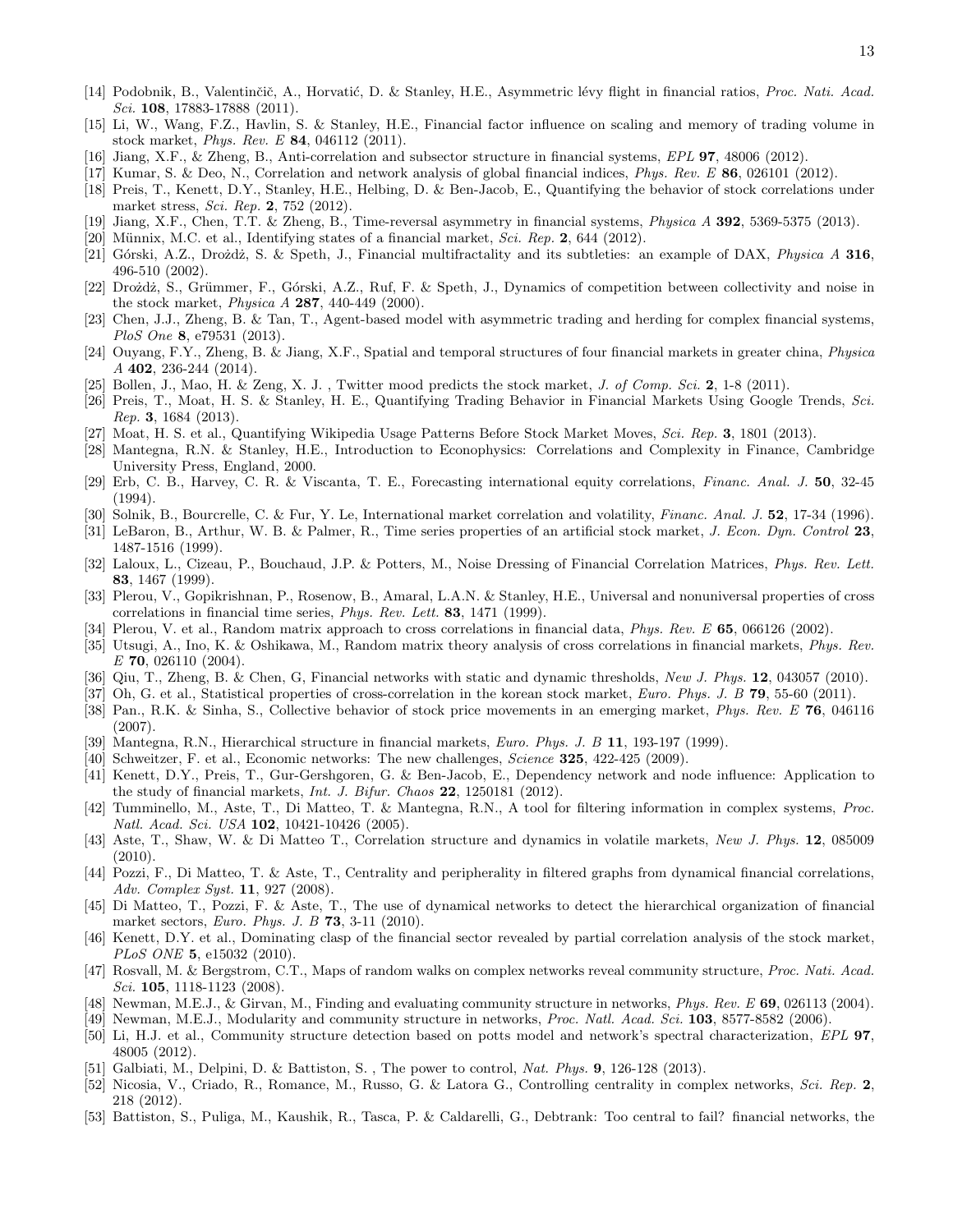<span id="page-13-1"></span>TABLE I. The PMFG communities and the corresponding RMT subsectors.  $\lambda^+_{\alpha}$  and  $\lambda^-_{\alpha}$  represent the positive and negative subsectors, respectively, in the  $\alpha$ -th eigenmode of the RMT theory [\[16](#page-12-9)]. The abbreviations are as follows. Info. service: Information service, Japan-IT: Japan IT company, BM: Basic materials, CG: Consumer goods, mach.: machinery, SHRE: Shanghai Real Estate, SHL: Shanghai Local company, IG: Industrial goods, ST (BM&IG): BM and IG with ST, ST (FI&CG): Finance and CG with ST.

| NYSE                 |                           | $_{\rm SSE}$ |                                                   |
|----------------------|---------------------------|--------------|---------------------------------------------------|
| PMFG                 | RMT                       | PMFG         | RMT                                               |
| Utility              | $\lambda_1^+$             | Finance      |                                                   |
| Transportation       | $\lambda_{11}^-$          | IТ           |                                                   |
| Oil                  | $\lambda_2^-$             | SHRE         |                                                   |
| Gold mining          | $\lambda_5^-$             | ST (BM&IG)   | $\lambda_5^-\lambda_2^-\lambda_3^- \ \lambda_3^-$ |
| Retailer             | $\lambda_7^-,\lambda_8^+$ | ST (FI&CG)   |                                                   |
| Info. service        | $\lambda_1^-$             | IG           |                                                   |
| Technology           | $\lambda_3^+,\lambda_7^+$ | CG           |                                                   |
| Japan-IT             | $\lambda_{10}^-$          | Cement       |                                                   |
| Healthcare           | $\lambda_8^-$             | ΒM           |                                                   |
| CG                   | $\lambda_3^-$             | SHL          |                                                   |
| Insurance            | $\lambda_6^-,\lambda_9^+$ | Utility      |                                                   |
| Bank                 | $\lambda_6^-,\lambda_9^+$ | Retailer     |                                                   |
| Airline              | $\lambda_{11}^-$          | Healthcare   |                                                   |
| BМ                   |                           |              |                                                   |
| Diversity mach.      |                           |              |                                                   |
| Construction mach.   |                           |              |                                                   |
| Electrical equipment |                           |              |                                                   |
| Defense&Aerospace    |                           |              |                                                   |
| Vehicle              |                           |              |                                                   |
| Entertainment        |                           |              |                                                   |

<span id="page-13-2"></span>TABLE II. The average cross-correlation  $\overline{C}_{ij}$  for the PMFG graph, MST tree and RMT sectors (subsectors).  $\overline{C}_{ij}^{in}$  and  $\overline{C}_{ij}^{be}$ represent the average correlations inside and between the communities respectively.  $\overline{C}_{ij}^{li}$  and  $\overline{C}_{ij}^{de}$  are the average correlations between two different communities with a link and without a link.  $\overline{C}_{ij}^{+-}$  is the average correlation between the positive and negative subsectors in an eigenmode [\[16](#page-12-9)].

|                                    |  | $\overline{C}_{ij}$ $\overline{C}_{ij}^{in}$ $\overline{C}_{ij}^{be}$ $\overline{C}_{ij}^{li}$ $\overline{C}_{ij}^{de}$ |  |      |
|------------------------------------|--|-------------------------------------------------------------------------------------------------------------------------|--|------|
| NYSE PMFG 0.16 0.46 0.15 0.18 0.13 |  |                                                                                                                         |  |      |
| MST 0.16 0.49 0.16 0.19 0.12       |  |                                                                                                                         |  |      |
| RMT 0.16 0.33 0.16                 |  |                                                                                                                         |  | 0.15 |
| SSE PMFG 0.37 0.43 0.36 0.38 0.32  |  |                                                                                                                         |  |      |
| MST 0.37 0.48 0.36 0.39 0.31       |  |                                                                                                                         |  |      |
| RMT 0.37 0.40 0.34                 |  |                                                                                                                         |  | 0.32 |

fed and systemic risk, Sci. Rep.  $2, 541$  (2012).

[54] Nepusz, T. & Vicsek, T., Controlling edge dynamics in complex networks, Nat. Phys. 8, 568-573 (2012).

<span id="page-13-3"></span>[55] Vitali, S., Glattfelder, J. & Battiston, S., The network of global corporate control, PloS one 6, e25995 (2011).

<span id="page-13-0"></span>[56] Wilcox, D. & Gebbie, T., An analysis of cross-correlations in an emerging market, *Physica A* 375, 584-598 (2007).

- <span id="page-13-4"></span>[57] Dyson, F.J., Distribution of eigenvalues for a class of real symmetric matrices, Rev. Mex. Fis. 20, 231-237 (1971).
- <span id="page-13-5"></span>[58] Sengupta, A.M. & Mitra, P.P., Distributions of singular values for some random matrices, *Phys. Rev. E* 60, 3389 (1999).
- <span id="page-13-6"></span>[59] Kruskal, J.B., On the shortest spanning subtree of a graph and a traveling salesman problem, Proc. Am. Math. Soc. 7, 48-50 (1956).
- <span id="page-13-7"></span>[60] Prim, R.C., Shortest connection networks and some generalizations, Bell Syst. Tech. J. 36, 1389-1401 (1957).

### AUTHOR CONTRIBUTION

X.F.J. and B.Z. conceived the study. X.F.J., T.T.C and B.Z. designed and performed the research. X.F.J. and T.T.C performed the statistical analysis of the data. X.F.J. drafted the manuscript. B.Z. reviewed and approved the manuscript.